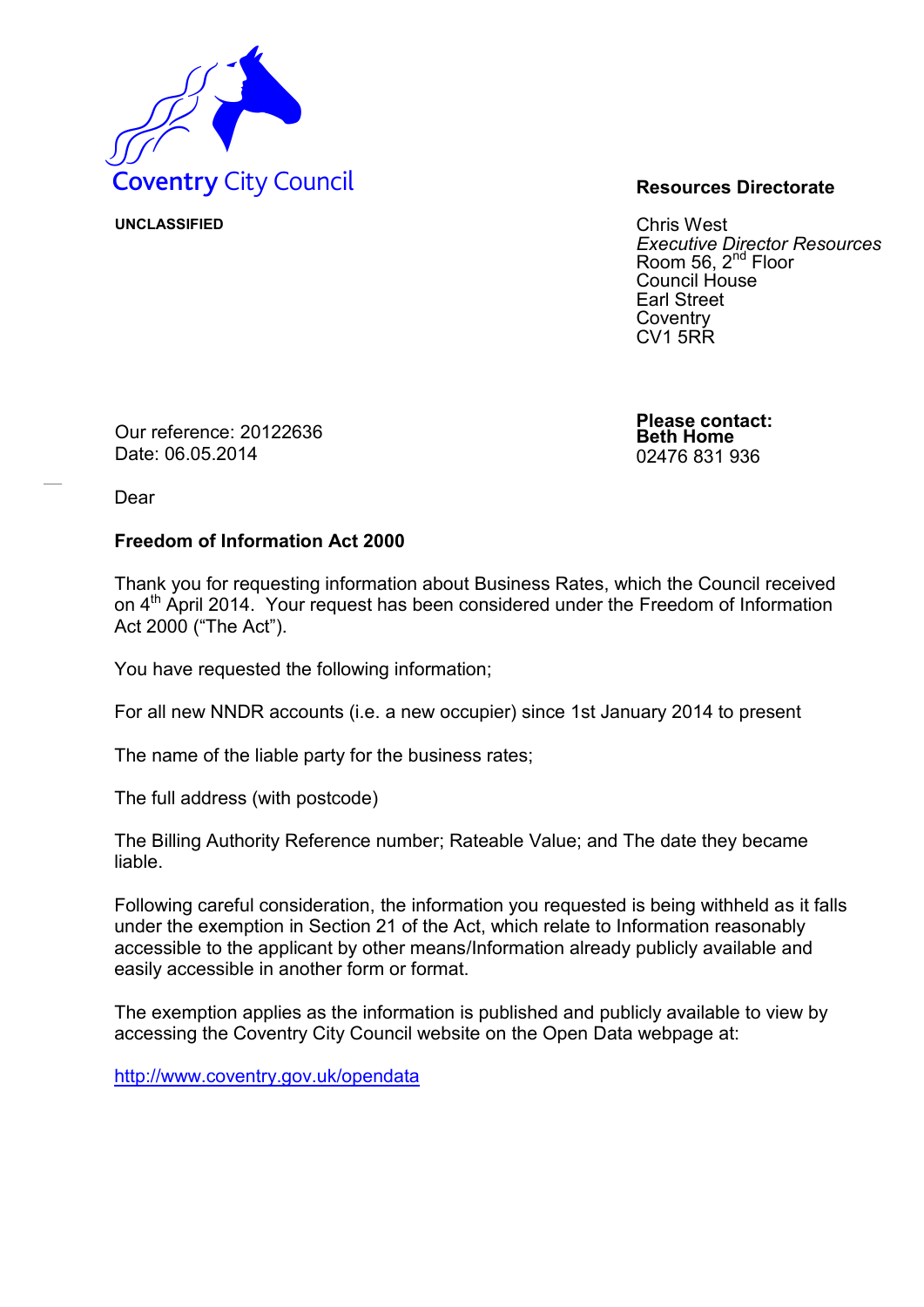To advise and assist you further, you can access this link from the letter by holding 'ctrl+click' or alternatively you can copy the link by dragging your mouse highlighting the web link then right clicking your mouse to copy the link.

If you then open your web browser/ internet you can paste what you have copied onto the web browser and this should direct you to the Council's Open Data pages. To access the chosen links just simply click on the link and this will open the spreadsheet you have requested.

Also, for future reference if you went to the main council website you can access the open data by clicking onto the following in order 'home, business and licensing, business rates, downloads'

Please note, under the Re-Use of Public Sector Information 2005 Regulations you are free to use this information for your own use or for the purposes of news reporting.

However, any other type of re-use under the Regulations, for example; publication of the information or circulation to the public, will require permission of the copyright owner and may be subject to terms and conditions. For documents where the copyright does not belong to Coventry City Council you will need to apply separately to the copyright holder.

If you wish to apply to reuse the information you have requested or have any other issues relating to this request please do not hesitate to contact me.

You have a right to make representations about the outcome or handling of your request – in the first instance this must be made in writing within 40 working days of the date of this letter, to the Council's Information Governance Team at:

Council House, Room 21a Lower Ground Floor Earl Street, Coventry. CV1 5RR [infogov@coventry.gov.uk](mailto:infogov@coventry.gov.uk)

If you have done this and are still dissatisfied, the Information Commissioner can be contacted at:

Information Commissioner's Office Wycliffe House Water Lane Wilmslow Cheshire SK9 5AF

Yours sincerely